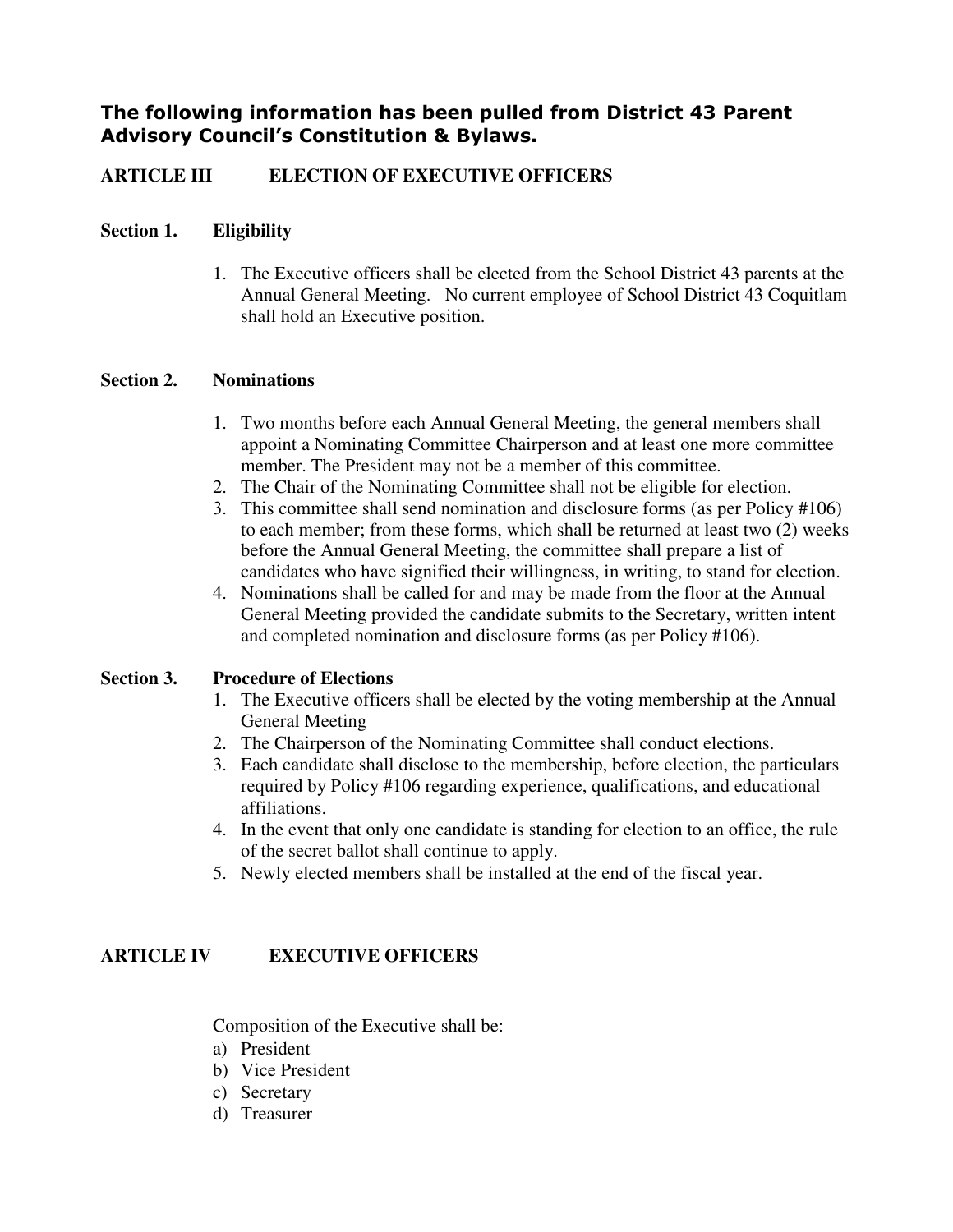And as many other Executive positions as required as listed below:

- a) Newsletter Editor
- b) Parent Education Coordinator
- c) Health and Safety Coordinator
- d) Parent Advisory Council (PAC) Communications Liaison
- e) Member(s)-at-Large (maximum of four)
- f) Immediate Past President

#### **ARTICLE V DUTIES OF THE EXECUTIVE OFFICERS**

- 1. The affairs of the Council shall be managed by a board of elected officers and the immediate Past President (who has served a full term during the immediate preceding year as President.
- 2. The elected Executive shall consult with, take direction from, and represent all PACs in the District. The Executive shall work as a team to ensure DPAC purposes are achieved.
- 3. All officers are expected to attend all Executive, General, and Special meetings; to be familiar with the Constitution, Bylaws, Policies and Procedures of the Council; to carry out their duties as described; and to follow the DPAC Code of Ethics (Bylaw Article XII).
- 4. If an Executive member is unable to attend, they should inform the Administrative Assistant prior to the meeting.
- 5. All officers are expected to maintain & update their portfolio binders.

### **Section 1. President**

Shall:

- a) preside at all General and Executive meetings of the Council and of the Executive and shall ensure that an agenda is prepared and presented;
- b) be a member, ex officio, of all committees except the Nominating Committee;
- c) be a signing authority on behalf of the Council;
- d) present a report, approved by the Executive, of the year's proceedings, at the Annual General Meeting;
- e) be the only Executive member to approach and respond to the media and issue press releases on behalf of DPAC. She/he may appoint a designate when necessary, but will be accountable to the Executive on opinions expressed on behalf of the organization;
- f) be responsible for the hiring and supervision of office staff, if required;
- g) facilitate an orientation/retreat once a year for all continuing and new Executive members.

#### **Section 2. Vice President**

Shall:

- a) assume the responsibilities of the President, as per Bylaw Article V Section 1, in the President's absence or upon request;
- b) assist the President in the performance of his/her duties;
- c) may be a signing authority on behalf of the Council;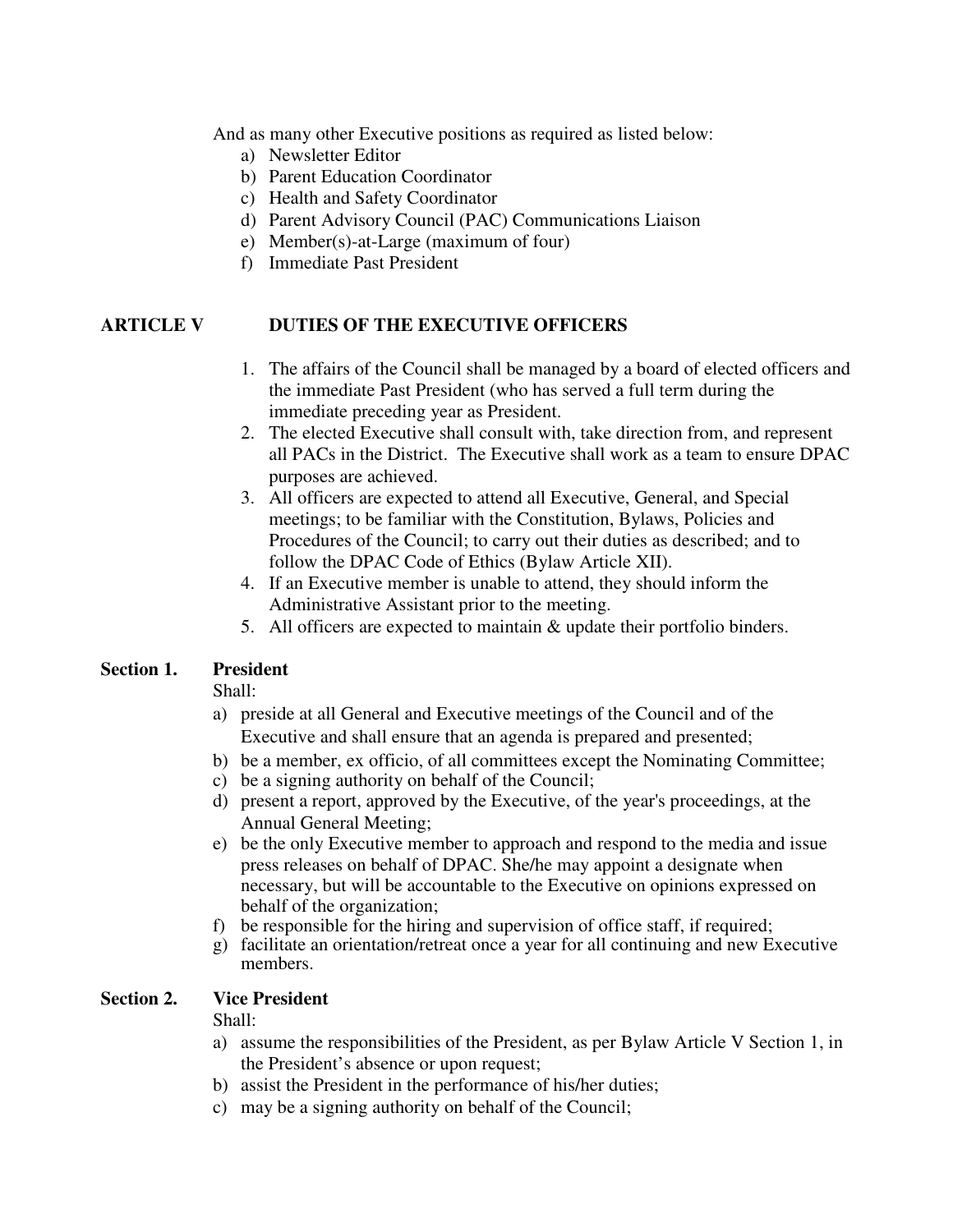- d) ensure that a Nominating Committee is struck annually as per Bylaw Article III Section 2;
- e) organize volunteers on internal and external committees;

# **Section 3. Secretary**

### Shall:

- a) in the event the secretary position remains vacant all these duties, with the exception of having signing authority, shall be fulfilled by the administrative assistant;
- b) keep full and accurate minutes of all meetings of the Council and of the Executive and provide same to the Executive and membership on a timely basis;
- c) may be a signing authority on behalf of the Council;
- d) keep an accurate and up-to-date copy of the Constitution, Bylaws, Policies  $\&$ Procedures and DPAC Code of Ethics, and distribute these documents to all external and internal committee members as well as have copies available for any member PAC upon request;
- e) issue and receive correspondence on behalf of the organization;
- f) safely keep all records of the Council;
- g) be responsible for notification of members regarding a proposed expulsion;
- h) shall complete and file any Society Act forms or documents as required.

# **Section 4. Treasurer**

# Shall:

- a) receive, collect, and deposit in a bank or financial establishment, registered under the Bank Act and approved by the Executive, all funds of the Council;
- b) keep an accurate, up-to-date, record of all receipts and expenditures and report regularly at Executive and General meetings;
- c) prepare and present financial statements for General meetings;
- d) ensure another financial signing officer has access to the books in case of her/ his absence;
- e) pay, by cheque, all bills and accounts which have been approved by the Council or Executive;
- f) be a signing authority on behalf of the Council;
- g) make all arrangements for the year-end financial statements review;
- h) present a reviewed annual report and budget for the ensuing year at the first General meeting of the fiscal year.

# **Section 5. Newsletter Editor**

Shall:

a) prepare and distribute newsletters/bulletins to PACs as directed by the Executive.

#### **Section 6. Parent Advisory Council (PAC) Communications Liaison**  Shall:

- a) be responsible for maintaining the lines of communication between PACs and DPAC;
- b) be responsible for: greeting and signing-in PACs at the door of General meetings; monthly communication regarding meetings, speakers, and zone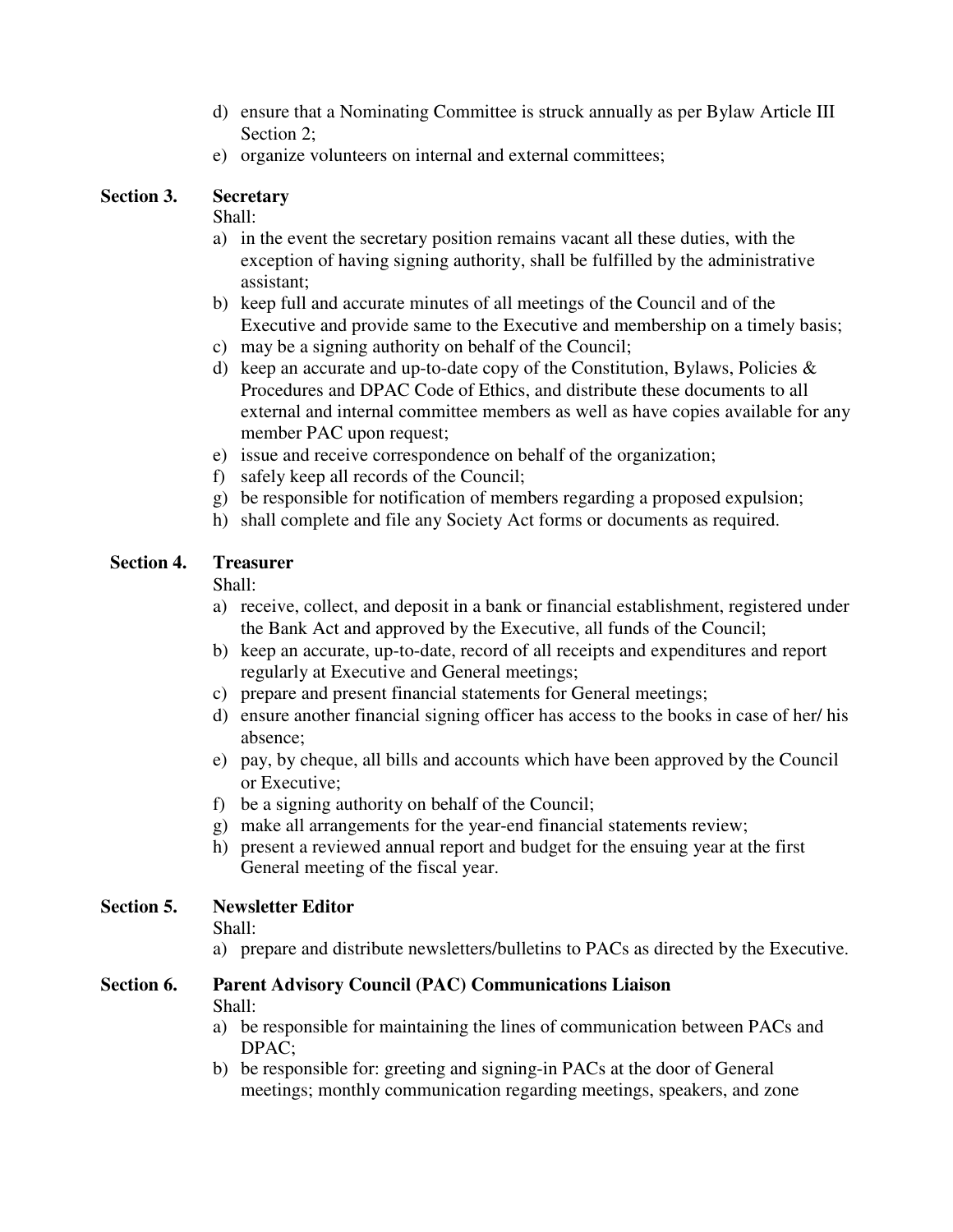specific information; any other communication required as approved by the President;

- c) assist in updating & maintaining the PAC contact lists
- d) be responsible for any communication required, with help when needed, as approved by the President.

### **Section 7. Parent Education Coordinator**

Shall:

- a) co-ordinate speakers for DPAC meetings and arrange information sessions/workshops for parent education activities;
- b) inform members at General meetings of any speakers, workshops, or conferences which may be of interest to PACs or parents;
- c) maintain a complete record of speakers, their topics, handouts and associated costs.

### **Section 8. Health and Safety Coordinator**

Shall:

- a) monitor PAC concerns and student safety issues such as traffic, emergency preparedness, first aid coverage, and field trip safety within District 43;
- b) establish and co-ordinate activities of parent safety committees for safety or health enhancement projects within the District;
- c) liaise with municipal governments, local police, ICBC, and the Fraser Health Authority, as necessary;
- d) liaise with District staff and/or partner groups as required and participate in any relevant District committees;
- e) support PAC initiatives, as required, in the areas of health and safety.

# **Section 9. Member(s)-at-Large**

No more than four members-at-large shall serve on the Executive during one term. Shall:

a) be responsible for duties assigned by the Executive.

# **Section 10. Immediate Past President**

Shall:

- a) be an ex-officio member of the Executive, entitled to receive notice of, attend and speak at, but not vote at, Executive meetings;
- b) help smooth the transition between Presidents;
- c) assist, advise and support the Council;
- d) provide information about resources, contacts, and other essential information to the Council;
- e) act as a consultant to the President.

# **ARTICLE VI EXECUTIVE TERMS OF OFFICE**

#### **Section 1. Terms of Office**

1. The Executive shall be elected each year at the Annual General Meeting.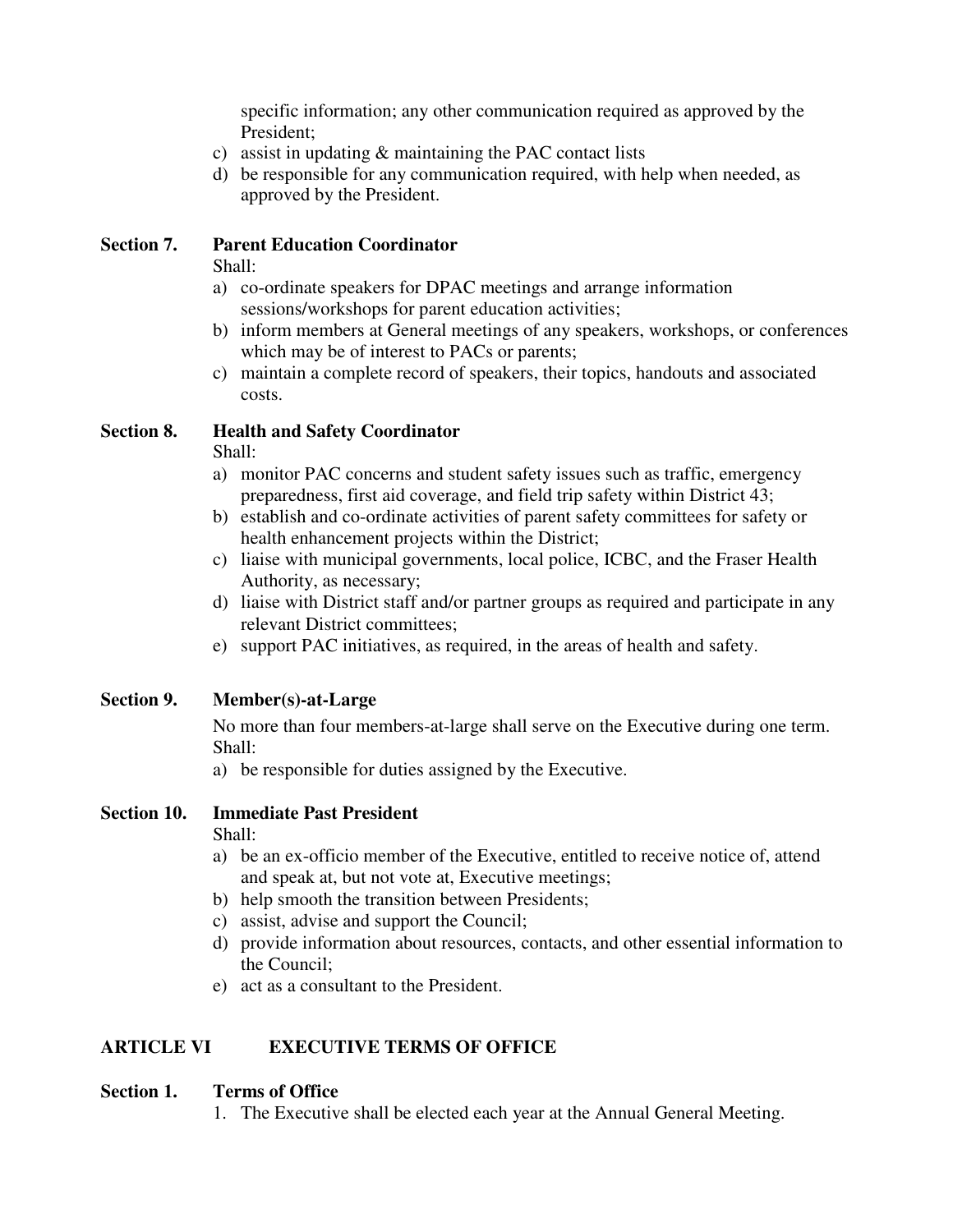- 2. All terms of office for members of the Executive, with the exception of the President, shall be one (1) year or until a successor is elected; the term covers the twelve (12) month period from July  $1<sup>st</sup>$  to June  $30<sup>th</sup>$ .
- 3. The term of office for the position of President is for two (2) years.
- 4. The term of office for the position of Immediate Past President is for one (1) year to aid in transition.

### **Section 2. Limitations**

- 1. No member of the Executive shall be elected to more than one office at any one time, unless their nomination is approved by a majority vote of the membership present at a General meeting, attended by at least 20% of the membership.
- 2. In the event that DPAC cannot fill all Executive positions, a position may be appended to another position after discussion and agreement by the majority of the membership.
- 3. Any position may be co-chaired or shared with the agreement of the two (2) parties and with the understanding that the two people share one (1) vote.
- 4. No person may hold the same office for more than two (2) consecutive terms without a 75% vote at a General meeting attended by at least 20% of the membership. For the purposes of determining eligibility to continue in office, an officer who has served more than half a term since elected is considered to have served a full term in the position.
- 5. Every position must come up for election at the end of its term.

**------------------------------------------------------------------------------------------------------------------------** 

6. A member may be permitted to stand for re-election to a position beyond the designated period allowable, by a 75% vote at a General meeting attended by at least 20% of the membership. This stands for all positions, except for the President, who is only up for re-election after 2 years with a maximum of 2 terms served (4 years). Should the vote not meet the required percentage and no new candidate steps forward; then the position is left vacant.